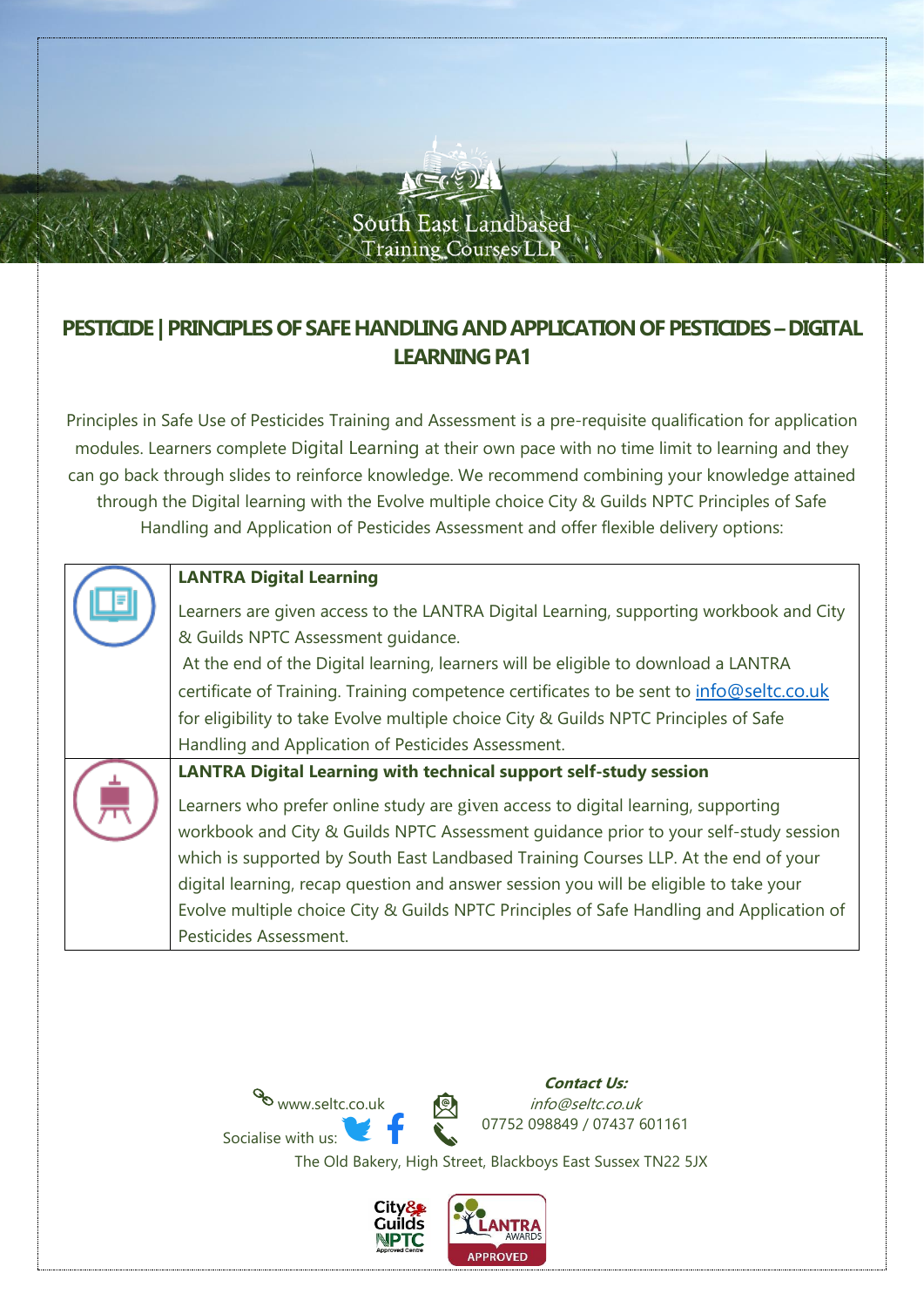

### **LANTRA DIGITAL LEARNING CONTENT**

Digital Learning is split into 4 sections listening and or reading slides of 3 modules, at the end of the training candidates will be able to:

- 1. Understand your duties under the law
- 2. Legislation on Application Use
- 3a. Interpret & Use Label Information
- 3b. Storing, Transporting & Disposing of Pesticides & Containers Safely
- 4. Take appropriate action to individuals & the environment while correctly recording accurate information

### **CITY & GUILDS NPTC EVOLVE ASSESSMENT CONTENT**

- The Assessment is a one hour multiple choice exam that is mandatory for all candidates.
- There are 40 questions. They must be completed in 60 minutes.
- The exam is timed for 1 hour from the moment you start the first question
- Should the candidate be unsuccessful in first attempt, retakes can be purchased without additional training.

The assessment for PA1 consists of a computer based multiple choice exam paper (1 question with 4 possible answers – only 1 answer is correct). The exam has questions taken from the bullet points on the assessment schedule as follows:

Section 1: Legislation – 4 Questions Section 2: Product Label – 6 Questions Section 3: Safety & PPE – 8 Questions Section 4: Storage & Transport – 3 Questions Section 5: Disposal – 5 Questions Section 6: Record Keeping – 3 Questions

Section 7: Environmental Factors – 4 Questions



**Contact Us:** info@seltc.co.uk 07752 098849 / 07437 601161

The Old Bakery, High Street, Blackboys East Sussex TN22 5JX